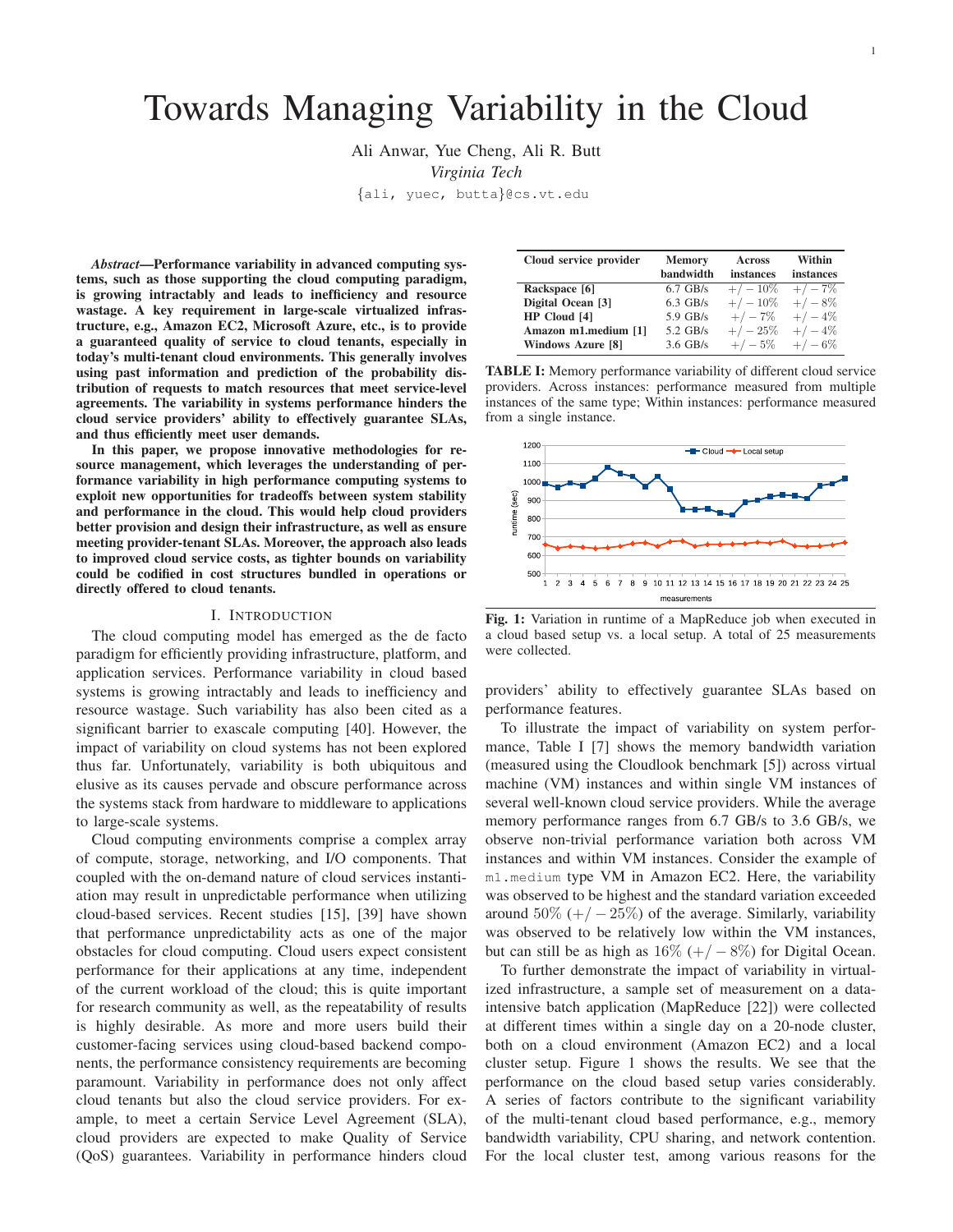relatively smaller performance inconsistency, contention for non-virtualized resources (e.g. network bandwidth) is perhaps the major reason.

The hypothesis of this paper is that *with a deeper understanding of the relationship between system configurations, e.g., VM instance, network contention, and the resulting performance variability, e.g., expressed as a probability density function (PDF), we can better manage as well as mitigate the effects of variability on cloud systems.*

## II. BACKGROUND AND MOTIVATION

Variability challenges in traditional advanced computing systems, such as High Performance Computing (HPC), pervade every aspect of the systems stack and require a holistic solution. In the Cloud era, the scale, complexity, and heterogeneity of large-scale virtualized infrastructure systems require fundamental new solutions that are applicable to a broad class of systems and applications. This requires innovative adaption of existing techniques that have been traditionally applied to HPC to the cloud environment.

Variability in HPC Systems. HPC systems have been explored for variability and its effects. Hoefler et al. [24] recently summarized the state of the practice for benchmarking in HPC and suggested ways to ensure repeatable results. Similarly, HPC researchers have been examining variance for a long time, e.g., in the 1990s IBM observed variance in uniprocessors [35], and Kramer et al. [29] explored variation in large distributed memory systems more than a decade ago. Such well-cited studies establish the existence of variability, and the need for mitigating its impact in HPC.

Reproducibility and Repeatability. Studies aimed at improving the ability to verify experimental results can directly or indirectly address variability. For example, recent studies have shown that minor aspects of experimental setups can have a significant impact on system performance. The high degree of sensitivity to experimental design can potentially invalidate conclusions. This is further complicated by lack of reproducibility, corroboration and repeatability, thereby, propagating invalid conclusions in academia [44]. Such complications delay the adoption of academic results, e.g., in industrial systems. To this end, there is a growing need to perform deep analyses to identify the root causes of observed results. Similarly, introducing determinism to achieve reproducibility also needs to be explored using environment categorization [37], statistical modeling [42], or variance-aware algorithm design [16].

Variability in Real Time Operating Systems. Runtime predictability is a key concern in Real-time Operating System (RTOS) design, where mission critical application deadlines have to be met with high accuracy. Hence, RTOSs sacrifice throughput/performance for predictability [38]. Furthermore, RTOS approach can not be simply used in cloud applications because: (i) In RTOSs, only a limited number of tasks can run at the same time, hence limiting the achievable level of multitasking [34]. Cloud systems of scale routinely handle hundreds of thousands to millions of threads. (ii) By limiting the supported set of real-time threads and applications, such systems tend to have a higher ratio of resources to demands in order to meet deadlines, i.e., cores, memory and networking

bandwidth are scaled to meet real-time design requirements. Applying these same principles to the cloud, would likely be prohibitively expensive. (iii) The algorithms and scheduling techniques at the heart of a RTOS are primarily designed to meet deadlines. Many general purpose applications common in cloud computing environments, do not benefit from the same types of optimizations. (iv) RTOS systems are hard to develop and many cloud/web frameworks do not run just out of the box on them.

Variability in Computer Architecture. Computer architecture research has explored variability in studying and realizing new hardware, arising mainly from heterogeneity in the chiplevel architecture. These works are mainly focused on the consequences of the chips having a limited amount of power [17], [11]. The resulting issues such as leakage current, crosswire-signaling, and real-estate budgeting, result in expected performance to vary significantly. If these techniques affect software performance variability (e.g., VMs controlled by hypervisors for providing cloud services), then they can be captured and are orthogonal to our proposed work. Otherwise, such variations are likely to be small relative to the variations observed much higher in the systems software stack.

Variability in the Cloud. Moving from HPC to the cloud imposes new challenges in solving the variability issues. The use of virtualized infrastructure in the cloud is likely to demonstrate higher load imbalance and performance fluctuations [19] due to the factors such as resource sharing across multiple tenants, compute/memory resource over-subscription, etc. This is challenging task for cloud service providers as tenants' behaviors can be treated as a large set of unpredictable variables, and a weak model may end up with cloud providers lose their tenants and thus profit [10], [20]. A line of research [41], [27], [31] attempts to provide effective performance isolation in multi-tenant datacenters to minimize the performance unpredictability and variability. Researchers have focused on providing a robust framework [9] in cloud datacenter for effectively handling variability caused by multitenancy and resource contentions, which are beyond a cloud tenant's control.

# III. MITIGATING VARIABILITY IN CLOUD SYSTEMS

We aim to manage and mitigate the variability in cloud systems. Our approach is rooted in experimentally studying the said variability, and developing models to utilize the information in designing variability-aware resource managers for the cloud.

## *A. Measuring Variability in Computing Environments*

Both the current load on a cloud as well as the underlying architecture used for launching a cloud instance play an important role in defining the performance of a cloud instance launched on that setup, e.g., [39] shows that MapReduce jobs perform better on EC2 when using a larger percentage of Xeon-based systems than Opteron-based systems. Similarly [28] identifies the problem of performance variability in their study, however solutions to address the problem or measure the variability have not been developed.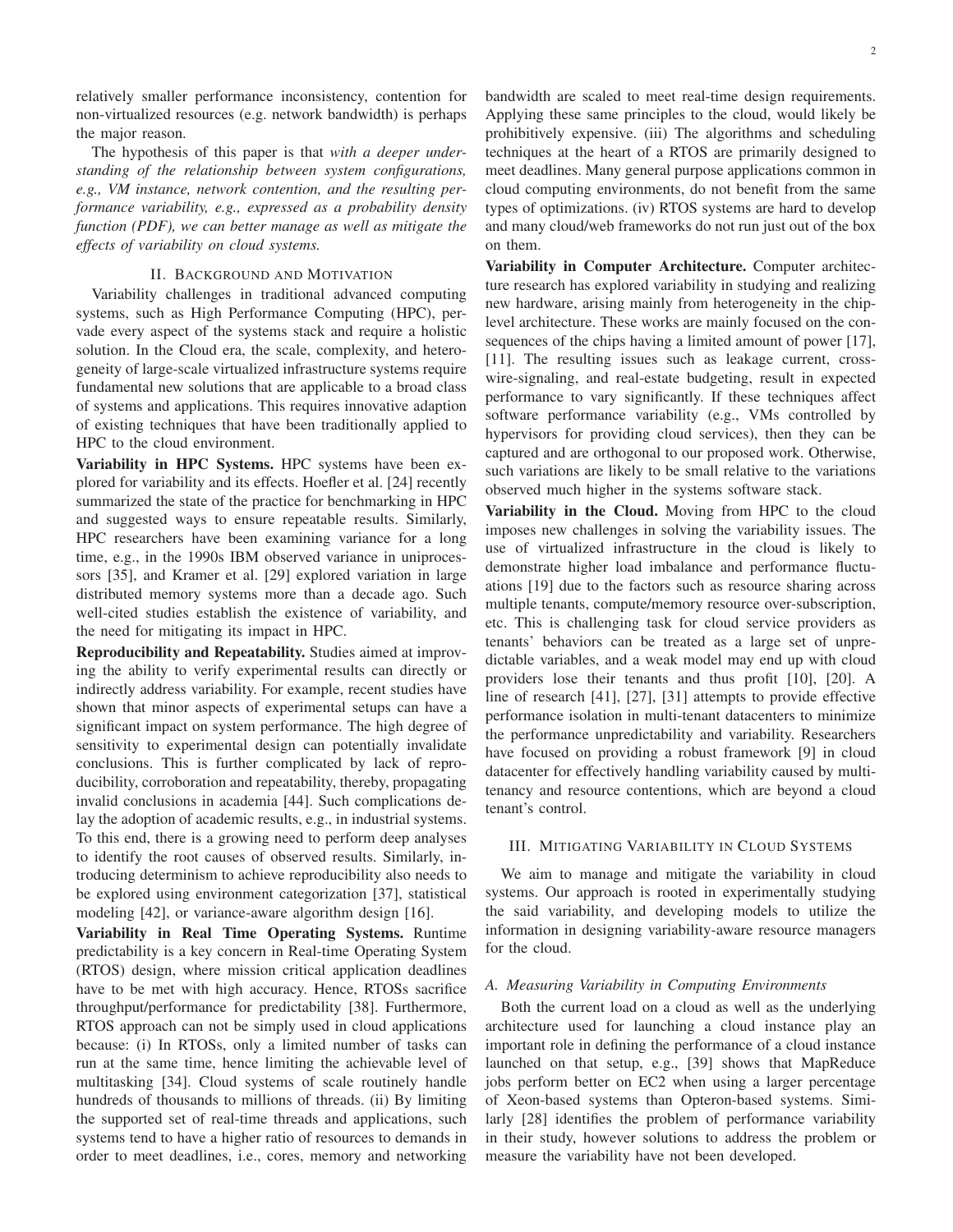The unique facets of the performance variability in the cloud are the multi-tenant use of the shared resources, and that different cloud service providers utilize different resource scheduling and allocation mechanisms. Thus, the impact on the performance of different workloads is different for different cloud providers. For example, in a multi-tenant environment, priority based scheduling [32], [33] chooses to offer more resources for workloads with higher priority, which may affect the performance of a certain workload. On the other hand, an environment equipped with load-balancing scheduling [25], [23], [43] may affect the same workload differently, e.g., loss of data locality. Such different scheduling choices and their impact on performance variability needs to be studied in detail to quantify the impact.

Similarly, cloud storage offers customers the key benefits of on-demand elastic scalability and usage-based pricing [21], [30]. However, variation in the performance of cloud storage services can lead to cloud applications violating their SLAs [46]. The main source of variability in cloud storage performance has been identified to be interference from colocated tenants. As the logical partitioning between different tenants' data does not map to separate physical partitions, applications from different tenants could contend for the same disk resources, which result in lower overall IOPS for both of the co-located tenants [41], [26]. In addition, even if cloud storage services achieve even distribution of data across their deployed hardware, the skew in the demand of individual data objects will result in unfairness in the usage of storage devices [41].

# *B. Leveraging Variability for Cloud-based Service Design*

The cloud providers need to comply with their customers SLAs by scaling up their setup according to the load on the systems [14], [12]. Accurate measurements of variability provide information that can be useful for the cloud providers to offer tighter performance-based SLA guarantees to users, and hence scale their setup in a more cost-aware manner [13].

A recent study [18] shows a clear trade-off between latency and cluster utilization for MapReduce applications in cloud environments. Such trade-off is caused by different and sometimes conflicting optimization goals of the application developers and cloud service providers. Different cloud environment variability yields new conflicts that might influence application performance in different ways. On the other hand, the diversity of MapReduce usage scenarios makes it hard to develop a single solution for all applications and environments. With the knowledge of variability measurement, an application could choose the cloud based on its characteristics. For example, end-user services that are susceptible to performance variability, such as video streaming services, high-speed trading, etc., would choose more stable environments. At the same time, users on a tighter budget can make a more informed decision about whether to employ cheap services such as spot cloud instances, if the variability characteristics of such instances are known (or can be readily determined).

Similarly, to mitigate the impact of variability on cloud storage performance, tenants resort to employing redundant resources via replication and additional layers of load distribution to minimize the effect of this variability on the IOPS achieved by the applications [45]. For such tenants, the ability to measure the variability in IOPS as envisioned by the proposed work will provide for a powerful paradigm that users can leverage to determine the amount of redundancy in resources required to achieve a prespecified quality of service (QoS) for their applications. This, in turn will lead to better resource planning and stronger SLA guarantees. Good measures of variation can also help cloud providers with implementing better isolation and fairness mechanisms [41] as well.

# *C. Variability-proofing Cloud-based Services*

The variability in a cloud caused by differences in underlying architecture can be minimized by allowing cloud tenants to choose the underlying physical hardware configuration, e.g., network locality, processor, memory type, storage device, etc. To help reduce the variability in multi-tenant or shared cloud environments, it is important to accurately predict the future resource usage by understanding the usage pattern of a cloud setup. Also, different tracking mechanism can be used to keep tabs on performance variability so that performance variability can be studied and made more predictable.

A number of research projects explore how to optimize MapReduce based on underlying cloud environments from variability perspectives [48], [47]. One of such optimizations can be adopted for a specific underlying environment to help reduce the performance variability if we know the dominant causes of the variability. For example, if the variability is mainly caused by heterogeneity, we might consider applying Longest Approximate Time to End (LATE) [48]; if the variability is mainly caused by data locality, more advanced data placement schemes [47], [30], [36] are worth consideration.

Such techniques can be used to build variability-proof applications atop cloud services. The motivation for such services is the Chaos Monkey toolkit [2] used by Netflix Inc. to shield their services against vagaries of a cloud. At a high level, we propose to identify the variability in the system, and then introduce sufficient redundancy within the instantiated services so as to mitigate the expected loss in availability and performance. For instance, a compute instance can be enhanced with additional resources, a storage layer can be given added copies, and I/O can be over-provisioned accordingly.

#### IV. CONCLUSION

The cloud environment comprises a plethora of resources, each with its own performance characteristics and stability, which leads to a high degree of variability in the overall system. The cloud service provides need means to mitigate and manage such variability if they are to support guaranteed quality of service for the users. Studying and quantifying such variability serves as the first step in this direction. We have identified the problem of variability and how it impacts overall performance, as well as discussed ways in which the information can be used to design better and efficient cloud services. In our future work, we aim to exploit such information in designing cloud resource management solutions.

*Acknowledgments:* This work was sponsored in part by the NSF under CNS-1405697 and CNS-1422788 grants.